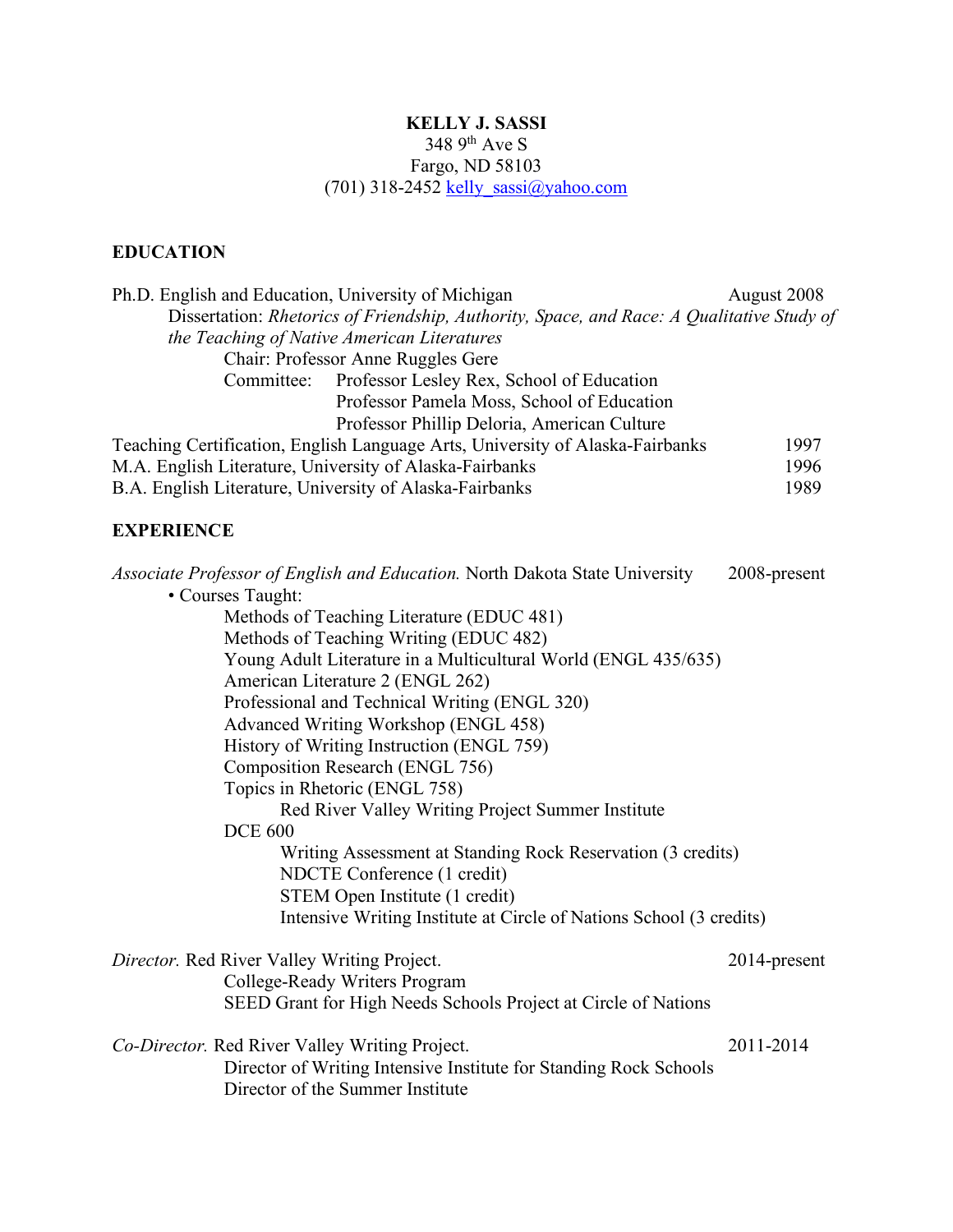*Graduate Student Instructor*. University of Michigan 2003 to 2008 • Courses taught: Education courses: Directed Teaching in the Secondary School, Seminar: Problems and Principles of Secondary Education, Practicum in Teaching Methods, Teaching of English English courses: College Writing, Writing and Literature, and Professional Writing *Graduate Student Mentor*. University of Michigan. Supported 70 graduate student instructors in teaching first and second year writing courses for English in fall 2006. *Faculty Consultant*. Educational Testing Service 2002-2008 • Scored AP English literature essay exams as both reader and table leader. *English Teacher*. West Valley High School. Fairbanks, Alaska 1997-2003 • Taught AP English Language, British Literature, American Literature, Creative Writing, Composition, Advanced Composition • Advisor for Literary Magazine and Amnesty International. • Certified by Project CRISS (Creating Independence through Student-Owned Strategies) as a district consultant. *Student Teacher Exchange.* Hokkaido, Japan 1997 *Instructor*. Center for Distance Education. University of Alaska 1999-2003 • Taught 11 semesters of Developmental English, Beginning Exposition, and Intermediate Exposition. *Responder*. Writing Center. Eastern Washington University 1995-96 • Responded to student writing in one-on-one 50-minute sessions, collaborated on the development of a heuristic for analyzing videotapes of tutoring sessions, ESL *Teaching Assistant/Writing Tutor*. University of Alaska-Fairbanks 1992-94, 96 *•* Developed and taught Beginning Exposition and Introduction to Literature • Tutored college students, worked as a telefax tutor for students in remote areas of Alaska, and trained Alaska Native peer tutors in Bethel, Alaska.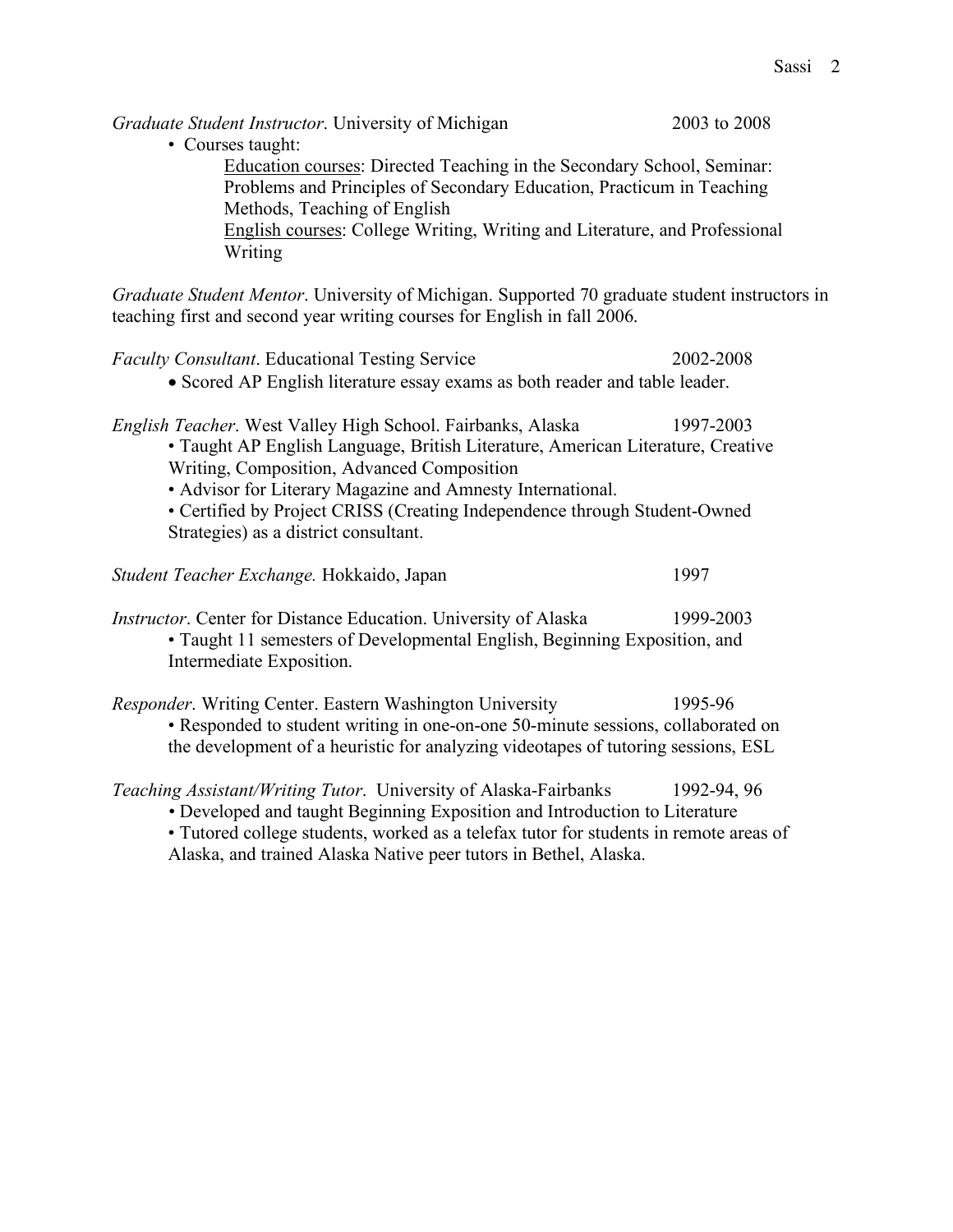## **PUBLICATIONS**

## **Peer-Reviewed Articles**

"Indigenizing Culturally Responsive Pedagogy in a Native American Art and Writing Workshop." 1st author, with Denise Lajimodiere. *Ubiquity*. Spring/Summer 2016. http://edubiquity.gsu.edu/wordpress/sassi-lajimodiere-abstract-3-1/

"Authority in Cross-Racial Teaching and Learning (Re)Considering the Transferability of Warm Demander Approaches." 2nd author, with Amy Carpenter Ford. *Urban Education.* Volume 49 Issue 1, January 2014. Early online publication was 5 December 2012. http://uex.sagepub.com/content/early/2012/12/04/0042085912464790

"Reading the White Space in a Multicultural Field Experience." 1st author, with Denise Lajimodiere, Katherine Bertolini, and Gerald Ketterling. *Multicultural Education*. Volume 19, Number 4, Summer 2012. http://preview.tinyurl.com/c5fx9pt

"If you weren't researching me and a friend . . .": The mobius of friendship and mentorship as methodological approaches to qualitative research." 1st author, with Ebony Thomas. *Qualitative Inquiry*. 18.10 (December 2012) 830-842. http://qix.sagepub.com/content/early/2012/09/11/1077800412456958.abstract?rss=1

"Are We Aligned Yet? Opportunities and Misgivings in Working with the Common Core Writing Standards." *English Leadership Quarterly*. October 2011. http://www.ncte.org/library/NCTEFiles/Resources/Journals/ELQ/ELQ0342oct2011.pdf

"An Ethical Dilemma: Talking about Plagiarism and Academic Integrity in the Digital Age" 2nd author, with Ebony Thomas for *English Journal*. 100.6 (July 2011) 47-53. http://digitalcommons.wayne.edu/coe\_ted/5/

"Walking the Talk: Privilege and Race in a 9th Grade Classroom During a Native American Unit" 1st author, with Ebony Thomas for *English Journal*. 97.6 (July 2008) 25-31. http://digitalcommons.wayne.edu/coe\_ted/1/

## **Peer Reviewed Book Chapters**

"Bending the Arc of Writing Assessment Toward Social Justice: Enacting Culturally Responsive Professional Development at Standing Rock." In *Writing Assessment, Social Justice, and the Advancement of Opportunity*. Eds. Mya Poe, Asao Inoue, and Norbert Elliott. Boulder, CO: University Press of Colorado and the WAC Clearinghouse, 2018.

"The Braid of Writing Assessment, Social Justice, and the Advancement of Opportunity: Eighteen Assertions on Writing Assessment with Commentary," (2018). William P. Banks, Michael Sterling Burns, Nicole I. Caswell, Randall Cream, Timothy R. Dougherty, Norbert Elliot, Mathew Gomes, J. W. Hammond, Keith L. Harms, Asao B. Inoue, Josh Lederman, Sean Molloy, Casie Moreland, Karen S. Nulton, Irvin Peckham, Mya Poe, Kelly J. Sassi, Christie Toth, and Nicole Warwick.In *Writing Assessment, Social Justice, and Advancement of Opportunity*. Eds. Mya Poe, Asao Inoue, and Norbert Elliott. 2018.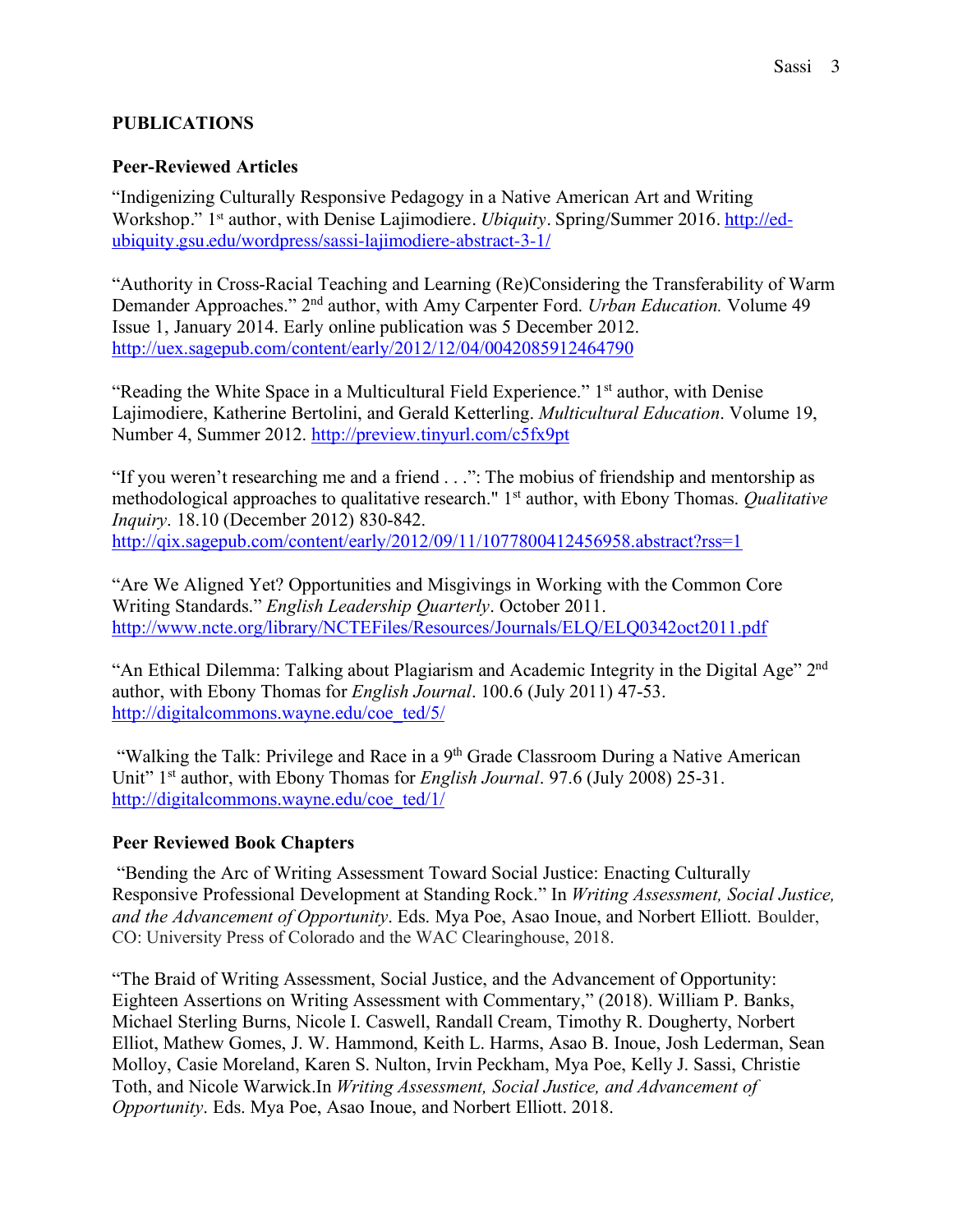"Feminist-Indigenous Rhetorics of Survivance and Discursive Spaces in S. Alice Callahan's *Wynema: A Child of the Forest."* Book chapter in *Feminist Challenges, Feminist Rhetorics: Locations, Scholarship, and Discourse*. Edited by Kirsti Cole. Cambridge University Press. March 2014.

http://preview.tinyurl.com/cc8yae6

"Life on the Limen: Writing Teachers Negotiate Personal Identities and Professional Development." with Katie Gunter, Rebecca Mellem, and Craig Rood. *Metamorphosis: The Effects of Professional Development on Graduate Students*. Andrea Davis and Sue Webb, Eds. Southlake, Texas: Fountainhead Press, 2017. http://preview.tinyurl.com/blgcb3l

## **Conference Proceedings**

"A Review of the Literature on Pedagogical Approaches to Native American/American Indian Literatures." *Applied Social Sciences: Education Sciences*, Georgeta Rată, Patricia-Luciana Runcan and Hasan Arslan, Eds*.* Cambridge Scholars Publishing, January 2013. http://preview.tinyurl.com/d5huozk

### **Books**

*Writing on Demand for the Common Core State Standards Assessments.* 1<sup>st</sup> author, with Anne Gere. 2014. http://www.heinemann.com/products/E05085.aspx

*A Student Guide to Writing on Demand*: *Strategies for High-Scoring Essays.* 3rd author, with Anne Gere and Leila Christenbury. Heinemann, 2006. http://www.heinemann.com/products/E00876.aspx

*Writing on Demand: Best Practices and Strategies for Success.* 3<sup>rd</sup> author, with Anne Gere and Leila Christenbury. Heinemann, 2005. http://www.heinemann.com/products/E00728.aspx

## **Curricula**

*ELA/MME (English Language Arts/Michigan Merit Exam) Units of Study* with Laura Schiller, Kara Shuell, and Andrea Zellner*.* Oakland Schools. January 2007. http://www.oakland.k12.mi.us/Departments/LearningServices/EnglishLanguageArtsLiteracy/EL AMMEPreparation/tabid/1584/Default.aspx

## **Invited Article**

"Deep Viewing for Digital Literacy." *Comments from CRISS*. 26.2 (Winter 2013) 2-5. http://www.projectcriss.com/central/wp-content/uploads/Winter-2013-Comments1.pdf

### **Non Peer-Reviewed Publications**

"Assessing writing in the tribal college: A story of collaboration among college instructors, middle and secondary teachers, and university researchers." 1<sup>st</sup> author, with Mary Kateri Laughlin, Renee Froelich, Carla Gerriets, Lorie Hach, Chad Harrison, and Karen Comeau. *Tribal*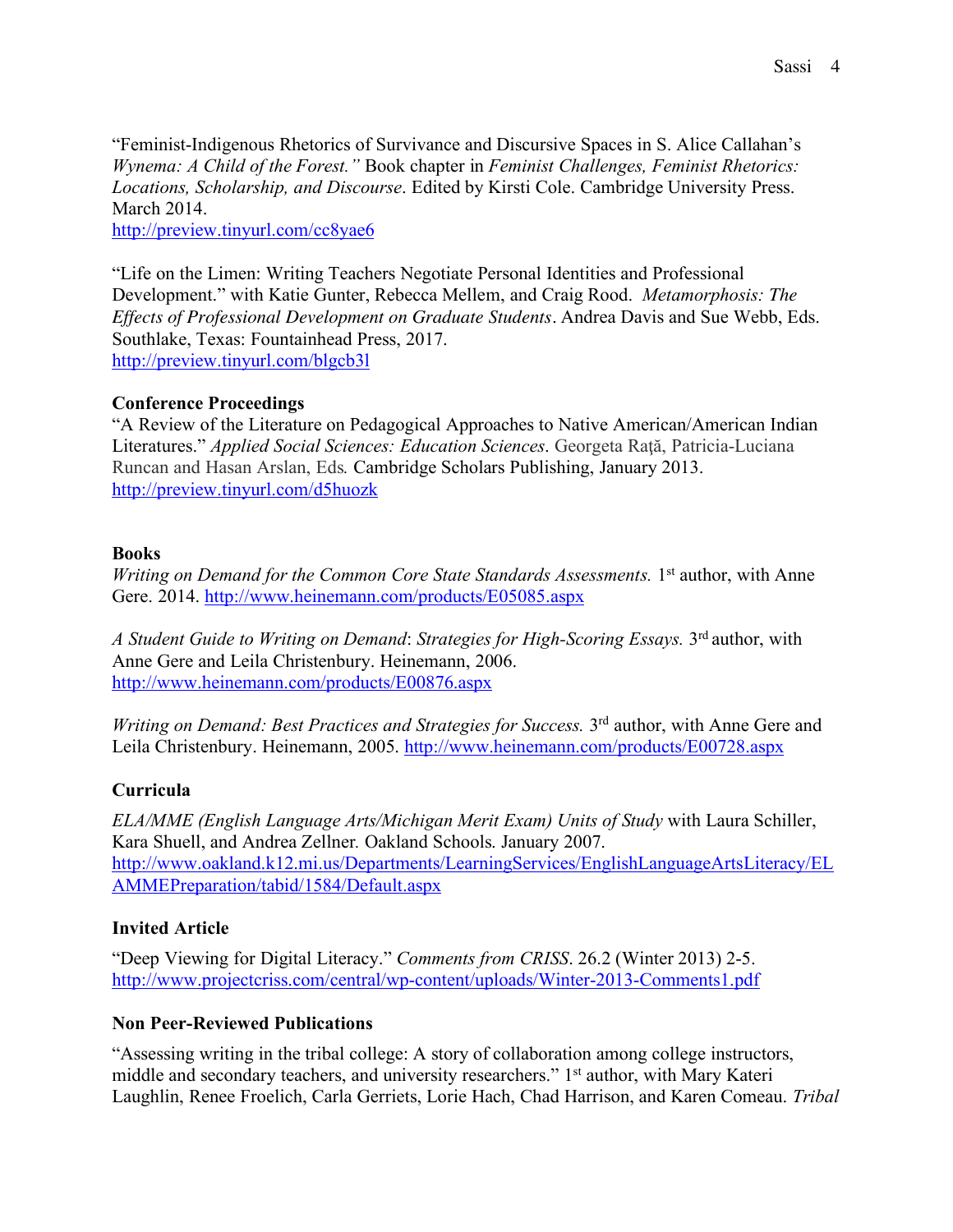*College Journal*. 24.3 (Winter 2013). http://preview.tinyurl.com/bmb3qf7

## **Book Reviews**

Sassi, Kelly. Rev. of *Klickitat* by Peter Rock Amulet Books, Oct. 2015. http://www.alan-ya.org/alan-picks-october-2015/

Sassi, Kelly. Rev. of *Beloved Child: A Dakota Way of Life* by Diane Wilson. *Tribal College Journal*. Nov. 2012: http://www.tribalcollegejournal.org/archives/25326

## **GRANTS/CONTRACTS1**

i3 Secondary Grant to scale up the College, Career, and Community Writers Program at Turtle Mountain Schools \$70,000. 80% effort with Angela Hase, Ben Scallon, and Lisa Gusewelle.

i3 Elementary Grant to scale up the College, Career, and Community Writers Program at Turtle Mountain Schools \$12,000. 80% effort with Lisa Gusewelle.

Writing Home NEH grant—multiple sites around US. submitted December, 2017. \$400,000. 10% effort with Sarah Ruffing Robbins and four other National Writing Project Site Directors.

Dean's Challenge Grant. \$3,000. 5/31/17. 90% with Denise Lajimodiere and Michael Yellowbird.

Video Game Design Workshop. Alliance for Young Artists and Writers. \$6,200. 5/17/17.

Grief Writing Workshop at Fort Totten. Alliance for Young Artists and Writers. \$990. 5/18/17.

Enhancement Grant for Turtle Mountain Teen Art & Writing Workshop 2017. Bureau of Indian Education. \$10,000.

DPI grant 2017-2019. \$10,000.

I3 grant to scale up the College-Ready Writers Program. \$20,000. 95% effort with Angela Hase.

Grief Writing Workshop. Alliance for Young Artists and Writers. \$1980. 9/15/16 with Erika Dyk 10%.

College Ready Writers Program. National Writing Project. \$20,000. 4/20/16. 60% effort.

Alliance for Young Artists and Writers, Editorial Cartoon Workshop. \$650. 10/20/16.

Enhancement Grant for Turtle Mountain Teen Art & Writing Workshop. Bureau of Indian Education. \$9,820. 6/15/16. 90%.

<sup>&</sup>lt;sup>1</sup> My effort was 100% on the grant, unless specified otherwise.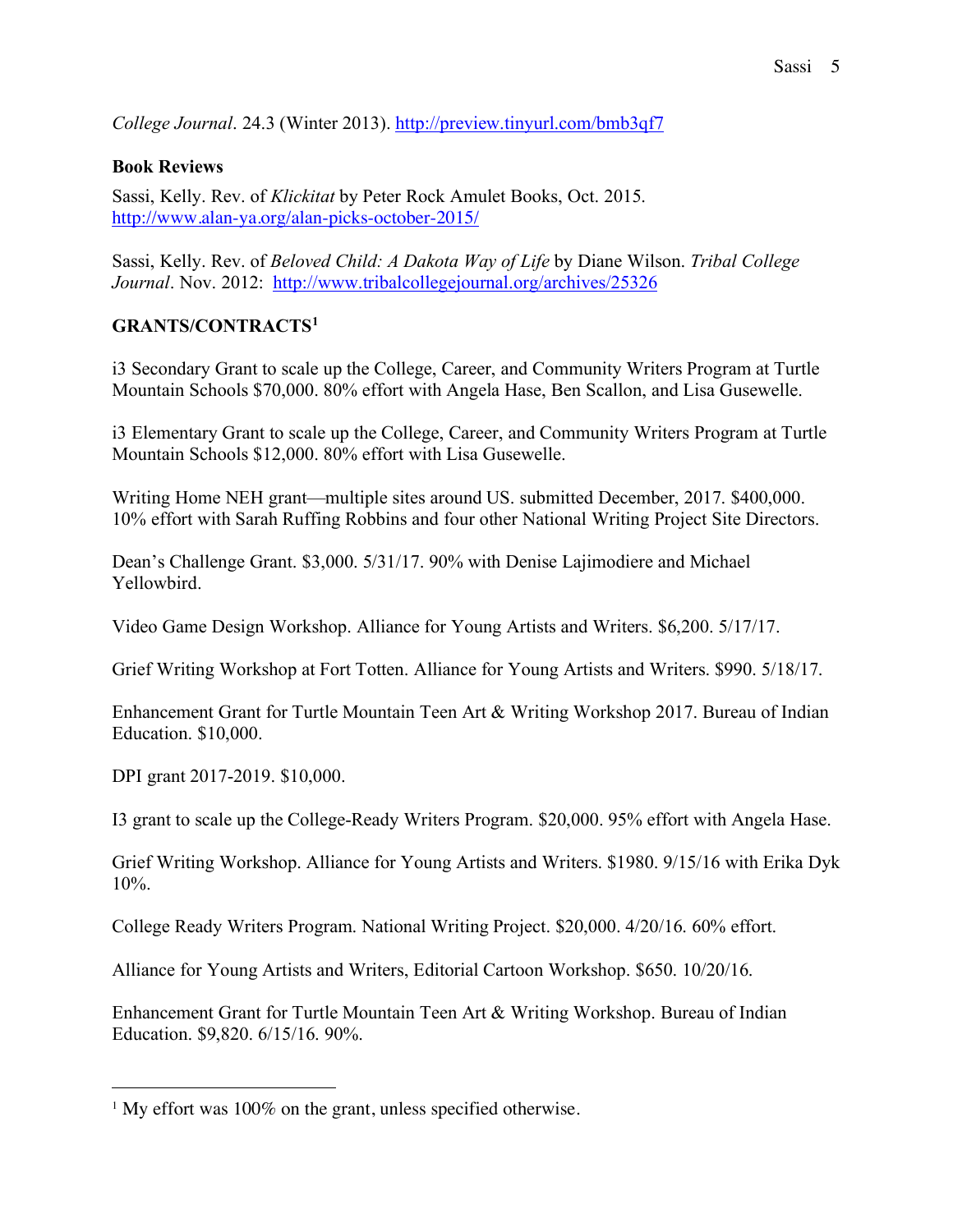Alliance for Young Artists and Writers, Video Game Design Workshop. \$4,740. 5/5/16.

NDHC Grant for Settler Colonialism Project. \$2,370. 9/1/15-10/30/15. 95%.

DPI grant. \$100,000 7/1/15-6/30/17.

Scholastic Grant for Art/Writing Workshop for Turtle Mountain. \$3,000. 4/1/15-7/30/15.

Assignments Matter Grant. National Writing Project (NWP) \$2,000. 10/1/14-12/31/15. 5%.

Scholastic Grant for Art and Writing Workshop for Circle of Nations \$2,000. 9/1-9/20/14.

Professional Development in a High-Need School Grant*.* NWP. \$20,000. 8/1-8/31/15.

SEED Grant for Leadership Development. With Kim Donehower, director of the Red River Valley Writing Project. NWP. \$10,000. 5/1/15- 8/31/16. 90%.

Subcontracted Grant from UND for RRVWP. \$36,747.20. 8/1/13-5/31/15. 50%.

"Reading Literature, Viewing Art: *Moby-Dick, Ahab's Wife*, and the paintings of T.L. Solien." Granted by North Dakota Humanities Council. \$6,400. September 2013.

National Writing Project SEED Grant for Professional Development in a High Needs School. With Ron Fischer. \$20,000. July 2012. 90%.

Mentor Travel Grant. Advanced Forward. \$1500. Summer 2013.

National Writing Project Seed Grant for Leadership Development. With Kim Donehower, director of the Red River Valley Writing Project. UND. \$20,000. June 2012. 90%.

Transformative inquiry: A relational approach to untangling the complexities of teaching. Social Sciences and Humanities Research Council of Canada. With Michele Tanaka, PI. U of Victoria. \$219,114. May 2011. 5%.

Mentor Travel Grant. Advance Forward. \$1500. Spring 2010.

Preparing Excellent Teacher Leaders: A Bush Foundation Grant Proposal. With NDSU education department. \$5 million dollars through 2018 was announced on 12/3/09. 5%.

Internal Grants: Instructional Development Grant for Field Experience. 2009.

CARAT Learning Sciences GSI Fellowship Grant. University of Michigan. 2008.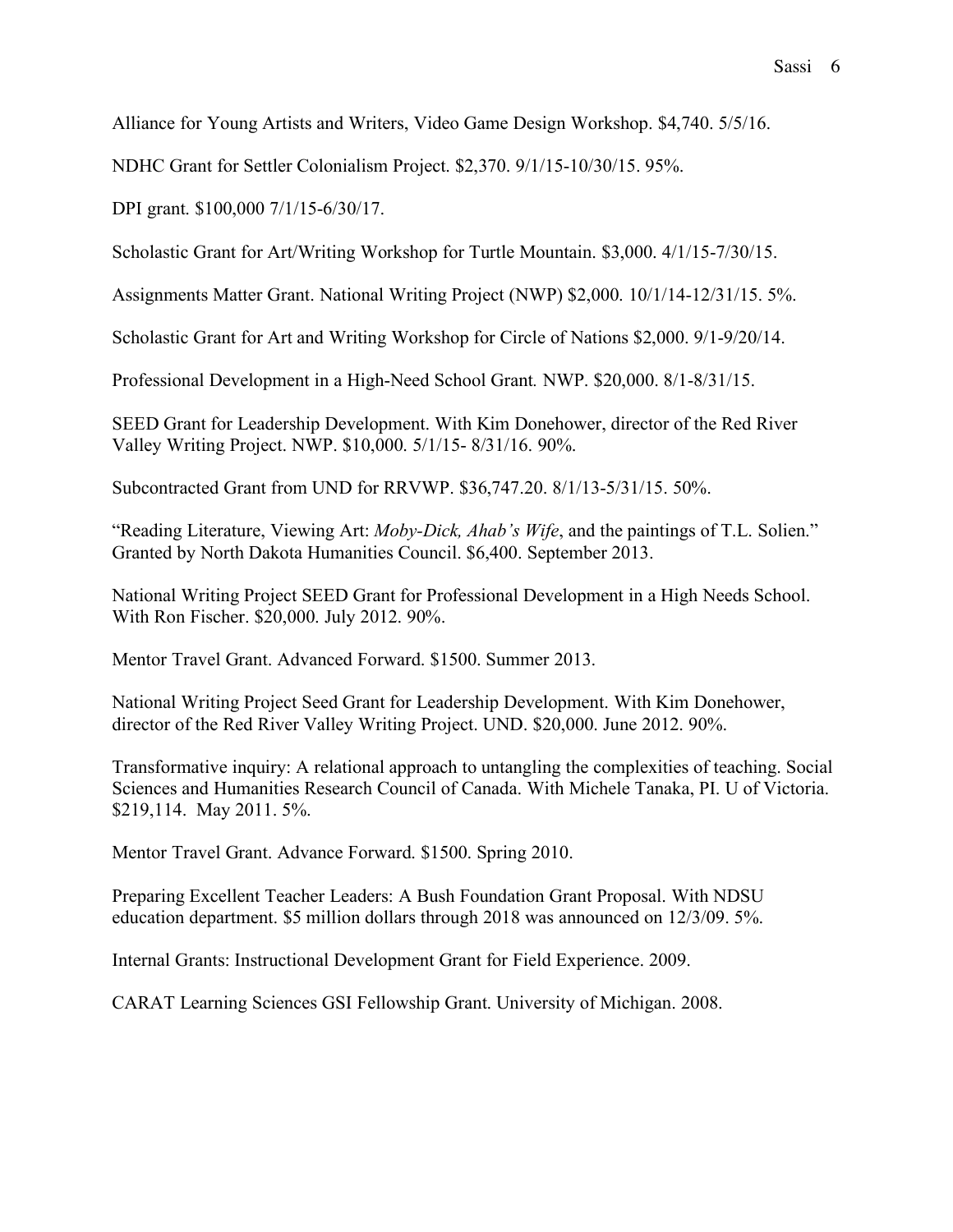# **SERVICE**

|              | <b>NATIONAL</b>                                                                     |                              |
|--------------|-------------------------------------------------------------------------------------|------------------------------|
|              | Alliance for Young Artists and Writers Affiliate Board Member                       | 2017-2020                    |
|              | National Writing Project Leadership Team for CRWP                                   | 2016-present                 |
|              | <b>NCTE Diversity Committee</b>                                                     | 2017-2010                    |
|              | Conference on English Educators Nominating Committee                                | 2014                         |
|              | <b>NCTE Policy Advocate</b>                                                         | 2009-present                 |
|              | Adolescent Literature Association of NCTE State representative                      | 2010-present                 |
|              | Coordinator for Judging Scholastic Writing Awards                                   | 2014-15                      |
|              | <b>NCATE Program Reviewer</b>                                                       | 2010-2013                    |
|              | Reviewed manuscripts for English Journal                                            | 2013-2017                    |
|              | Reviewed manuscripts for AERA                                                       | 2016                         |
|              | Reviewed proposals for National Assoc. of Multicultural Ed. annual conference 2012  |                              |
|              | Reviewer for Conference on College Composition and Communication                    | 2011                         |
|              | Reviewer for American Educational Research Association conference                   | 2010                         |
|              | Reviewed manuscripts for <i>English Education</i> .                                 | 2009                         |
| <b>STATE</b> |                                                                                     |                              |
|              | <b>NDCTE Board, College Representative</b>                                          | 2015-17                      |
|              | Reviewed UND's English Ed program for ESPB                                          | 2014                         |
|              | <b>Best Practices Task Force</b>                                                    | 2014                         |
|              | Vertical Alignment Committee                                                        | 2013-2014                    |
|              | <b>ESPB Standards Recommendation Committee</b>                                      | 2014                         |
|              | UNIVERSITY (NDSU)                                                                   |                              |
|              | University-wide                                                                     |                              |
|              | Native American Advisory Committee                                                  | 2009-2010                    |
|              | Tapestry of Diverse Talents Award Committee                                         | 2010                         |
|              | Multicultural Center Hiring Committee<br>Advisor for the NDSU Men's Nordic Ski Club | 2010                         |
|              | Advisor for the NDSU Women's Nordic Ski Club                                        | 2011-present<br>2012-present |
|              | <b>NDSU</b> College committees                                                      |                              |
|              | Work-life Balance Taskforce (HDE)                                                   | 2008-2009                    |
|              | <b>Awards Committee (AHSS)</b>                                                      | 2015-2018                    |
|              | Curriculum Committee (AHSS)                                                         | 2016-2019                    |
|              | <b>NDSU School of Education Committees</b>                                          |                              |
|              | <b>Executive Committee</b>                                                          | 2015-2017                    |
|              | <b>By-Laws Committee</b>                                                            | 2016                         |
|              | <b>NDSU Departmental Committees</b>                                                 |                              |
|              | <b>Undergraduate Committee</b>                                                      | 2014-2016                    |
|              | Sigma Tau Delta Faculty Adviser                                                     | 2017-18                      |
|              | <b>PTE Committee</b>                                                                | 2016-present                 |
|              | <b>English Education</b>                                                            | 2010-present                 |
|              | Dakota Initiative                                                                   | 2008-2010                    |
|              | Governor's School                                                                   | 2008-2010                    |
|              | Social Outreach and Recognition Committee (SOAR)                                    | 2009-2010                    |
|              | <b>Bylaws</b>                                                                       | 2010-2011                    |
|              | <b>Student Resolutions Committee</b>                                                | 2013-2015                    |
|              |                                                                                     |                              |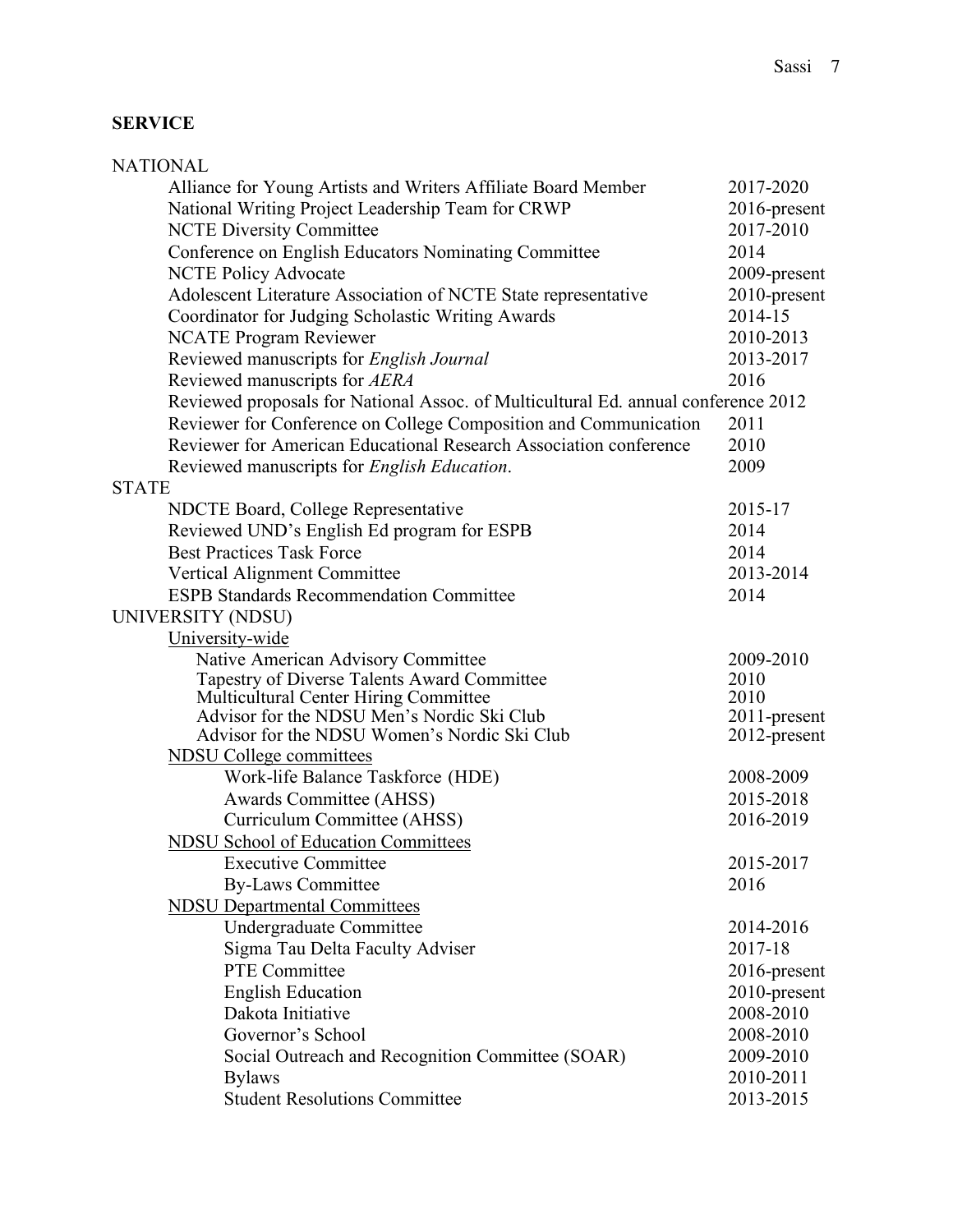| <b>Bush Foundation Grant Place/Support Committee</b>     | 2009-2010       |
|----------------------------------------------------------|-----------------|
| <b>COMMUNITY</b>                                         |                 |
| Red River Valley Writing Project                         | $2010$ -present |
| 3-2-1 Committee (3 communities, 2 books, 1 art exhibit)  | 2013            |
| Quality Assurance Review of Fargo Public Schools January | 2011            |
| Board member of the Prairie's Edge Nordic Ski Club       | 2010-2013       |
| PROFESSIONAL ORGANIZATIONS                               |                 |
| <b>AERA</b>                                              | 2003-present    |
| National Council of Teachers of English                  | 1989-present    |
| College Composition and Communication                    | 1992-present    |
| Modern Language Association                              | 1996-present    |
| National Women's Studies Association                     | 2006-present    |
| National Association of Multicultural Education          | 2006-present    |
| National Writing Project                                 | 2006-present    |
| Assembly on Literature for Adolescents                   | 2010-present    |
| Sigma Tau Delta                                          | 2008-present    |

### **CONFERENCES**

### **Conference Presentations**

"Writing Assessment and Social Justice: Methodological and Applied Insights in the Advancement of Opportunity." Panel with Mya Poe as Chair. CCCC. March 15, 2018. Kansas City, MO.

"Red River Valley Writing Project Roundtables. North Dakota Council for Teachers of English. August 1-3, 2017. Mandan, ND

"The 'Iditarod' of Field Experiences: Working as a Team to Teach Gary Paulsen's *Winterdance* in a 7<sup>th</sup> Grade Classroom." with Sommer Forkenbrock, Camille Forlano, Alissa Helm, and Shaylee Thomas. North Dakota Association of Colleges of Teacher Education (NDACTE). Minot, ND. April 7, 2017.

"Transformative Narratives of the Journey to and from Soldierhood: What Writing Projects Can Learn from Working with Veterans." with Tony Albright and Luc Chinwongs. National Writing Project Annual Meeting. Atlanta, GA. November 16-18, 2016.

"What is a College-Ready Writer and How Can the National Writing Project's College-Ready Writers Program Help?" North Dakota Educators Conference. Bismarck, ND. October 13-14, 2016.

Ignite presentation, poster presentation, and roundtable presentation at the North Dakota Council for Teachers of English Annual Conference. Mandan, ND. July 26-28, 2016.

"Deep Viewing: A Heuristic for Reading Visual Texts and Writing the World." Minnesota Council for Teachers of English Spring Conference. Glenwood, MN. April 27, 2016.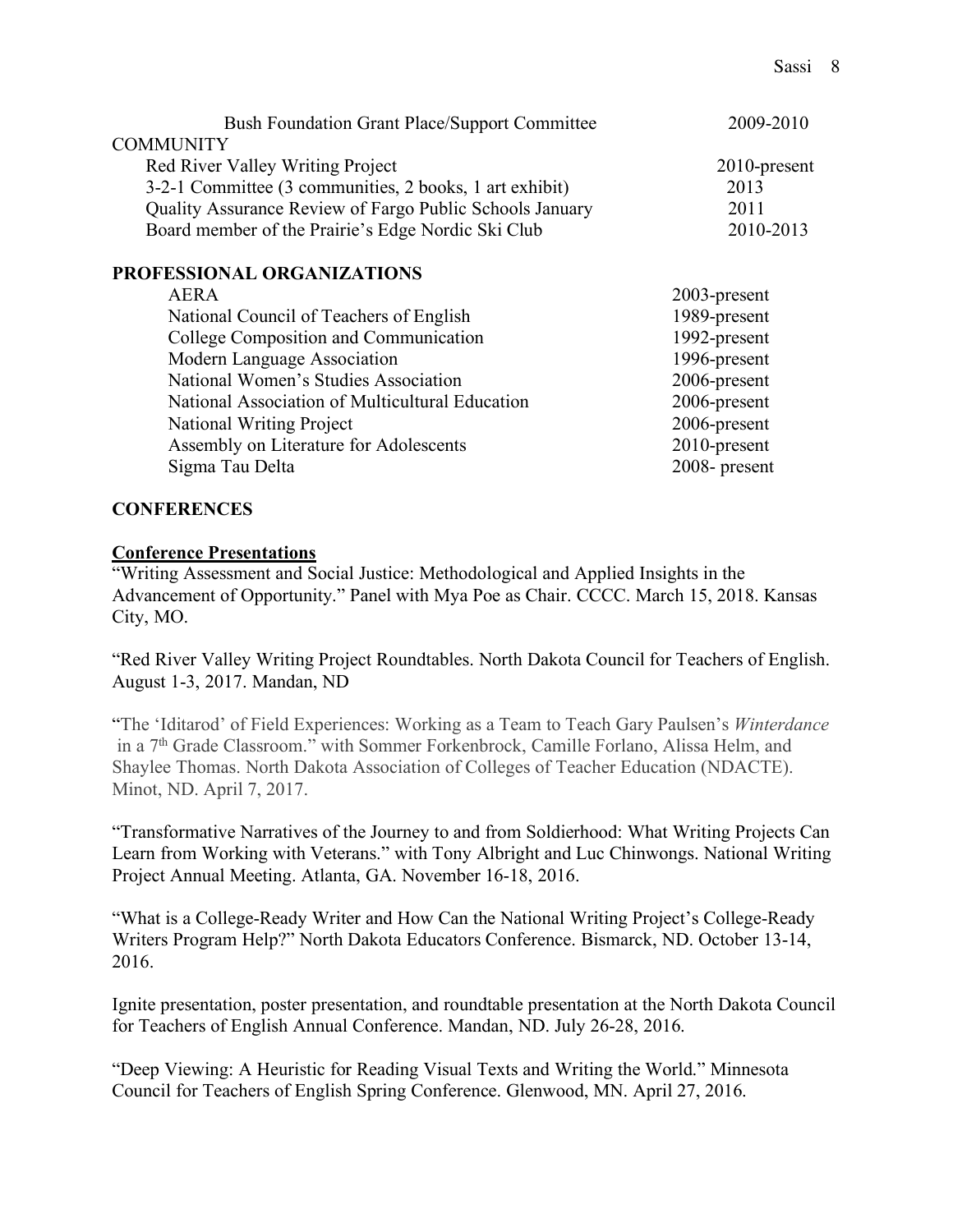"When You Build it and They Don't Come: Reaching Out to New Spaces for Writing Center Work." With Phil Bode and Heather Flute. April 6-9, 2016. Houston, Texas. Conference on College Composition and Communication.

"Sustaining Teachers through Writing on the High Plains." Chair. With Erika Dyk, Angie Hase, Isaac Lundberg, and Karen Taylor. National Council for Teachers of English Annual Convention. Minneapolis, MN. Nov 21, 2015.

"Addressing Cultural and Ethnic Identity to Support Writing Instruction." With Michael Thompson, Lori Hieserich, and Jenna Trosvik. National Writing Project Annual Meeting. Minneapolis, MN. Nov. 19, 2015.

"Power Thinking." North Dakota Council for Teachers of English Annual Conference. Mandan, ND. July 23, 2015.

"Creating Stories on Demand: Time and the Common Core Assessments." With Anne Gere and Leila Christenbury. National Council for Teachers of English (NCTE) Annual Conference. National Harbor, Maryland. November 20-23, 2014.

"Writing Project Site Partnership Opportunities with the Scholastic Art & Writing Awards." With Alana Benoit and Samuel Reed. National Writing Project Annual Meeting. November 20, 2014.

"Writing on Demand with Common Core State Standards." North Dakota Council of Teachers of English. Mandan, ND. July 27-29, 2014.

"Writing on Demand for the New Common Core Assessments." Forward ACTion! Building the Education Pipeline. ACT Conference. Mandan, ND. April 16, 2014.

"Writing on Demand with Common Core State Standards." Northwest Inland Writing Project Spring Conference. Spokane, WA. March 4-5, 2014.

"Preparing Future Teachers: Strategic Integration of CCSS Knowledge into Teacher Education Programs." With Shari Steadman. National Council for Teachers of English (NCTE) Annual Conference. Boston, MA. November 22-24, 2013.

"Reinventing Writing on Demand for Common Core Assessments." With Anne Gere and Leila Christenbury. National Council for Teachers of English (NCTE) Annual Conference. Boston, MA. November 22-24, 2013.

"Translingual Approaches to Teaching Writing Across Languages and Cultures." With Anne Gere and Enrico Sassi. Conference of the European Association for the Teaching of Academic Writing. Budapest, Hungary. June 27-29, 2013.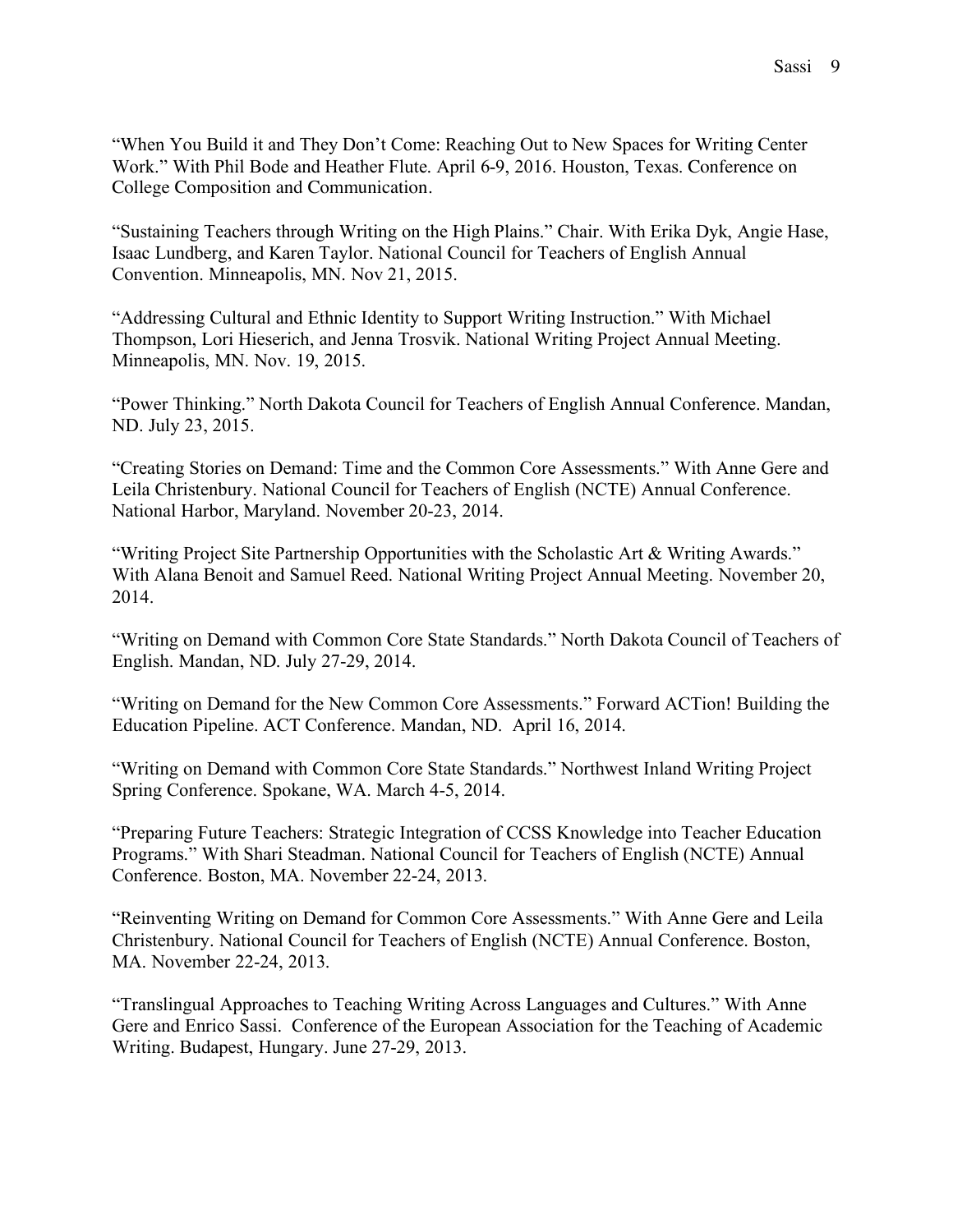"Race Still Matters": Studying Race in Classroom Interaction Using Critical Discourse Analysis - "from the Bottom Up." With Amy Carpenter Ford and Ebony Elizabeth Thomas. American Education Research Association. San Francisco. April 27-May 1, 2013.

"Culturally Situated Practices in the Composition Classroom: American Indian Rhetorics." Panel presentation with Tatjana Schell, Steven Hammer, Massimo Verzella, and Alyssa Miller. Minnesota and Wisconsin Colleges and Universities English and Writing Conference. Normandale Community College. Bloomington, Minnesota. April 4, 2013.

"Collaborating to Strengthen the Common Core Standards in Writing: Standing Rock Reservation Secondary and College Instructors Assess Writing Together." with Renee Froelich, Carla Gerriets, Chad Harrison, Lorie Hach**.** NCTE. Las Vegas, Nevada. November 18-20, 2012.

"Raising Student Reading Levels with Project CRISS." Forward Thinking CRISS Trainers Conference. Kalispell, Montana. July 14, 2012.

"A Review of the Literature in Education on Pedagogical Approaches to Native American/American Indian Literatures." International Conference of Applied Social Sciences (ISSA). Timisoara, Romania. June 18-19, 2012.

"The Common Core Standards and the Dilemma of Writing District-wide Curriculum" with Alissa Helm and Molly Bestge. National Council for Teachers of English (NCTE). Chicago. November 17-22, 2011.

"Sustaining Culturally Responsive Discourse and Cross-Cultural Collaborations in Teacher Education." National Association of Multicultural Education (NAME). Chicago. November 2-5, 2011.

"She wrote it, BUT . . . it's 'assimilationist dogma': Indigenous feminist spatial rhetoric in the first novel by a Native American woman." As part of a panel titled "Four Women Who Wrote for the Sake of Social Change" with Amy Rupiper Taggart, Rebecca Hayes Mellem, and Kelly Cameron. Feminisms and Rhetorics Conference. Mankato, October 12-15, 2011.

"Balancing Best Practices with Writing on Demand." North Dakota Council for Teachers of English. Mandan. August 2, 2011.

"Indigenous Languages in the English Department? How the Dakota Initiative Functions as a Boundary Object in English Studies." With Dale Sullivan, Clifford Canku, and Kim Sjurseth. Conference on College Composition and Communication. Atlanta. March 2011.

"Creative Field Experiences for English Education Majors Learning to Differentiation Instruction." Conference on English Leadership, National Council for Teachers of English. Orlando. November 22, 2010.

"Guideposts and Roadblocks: Charting the Path to Transformation in Cultural Immersion Field Experience." With Katherine Bertolini and Denise Lajimodiere. American Education Research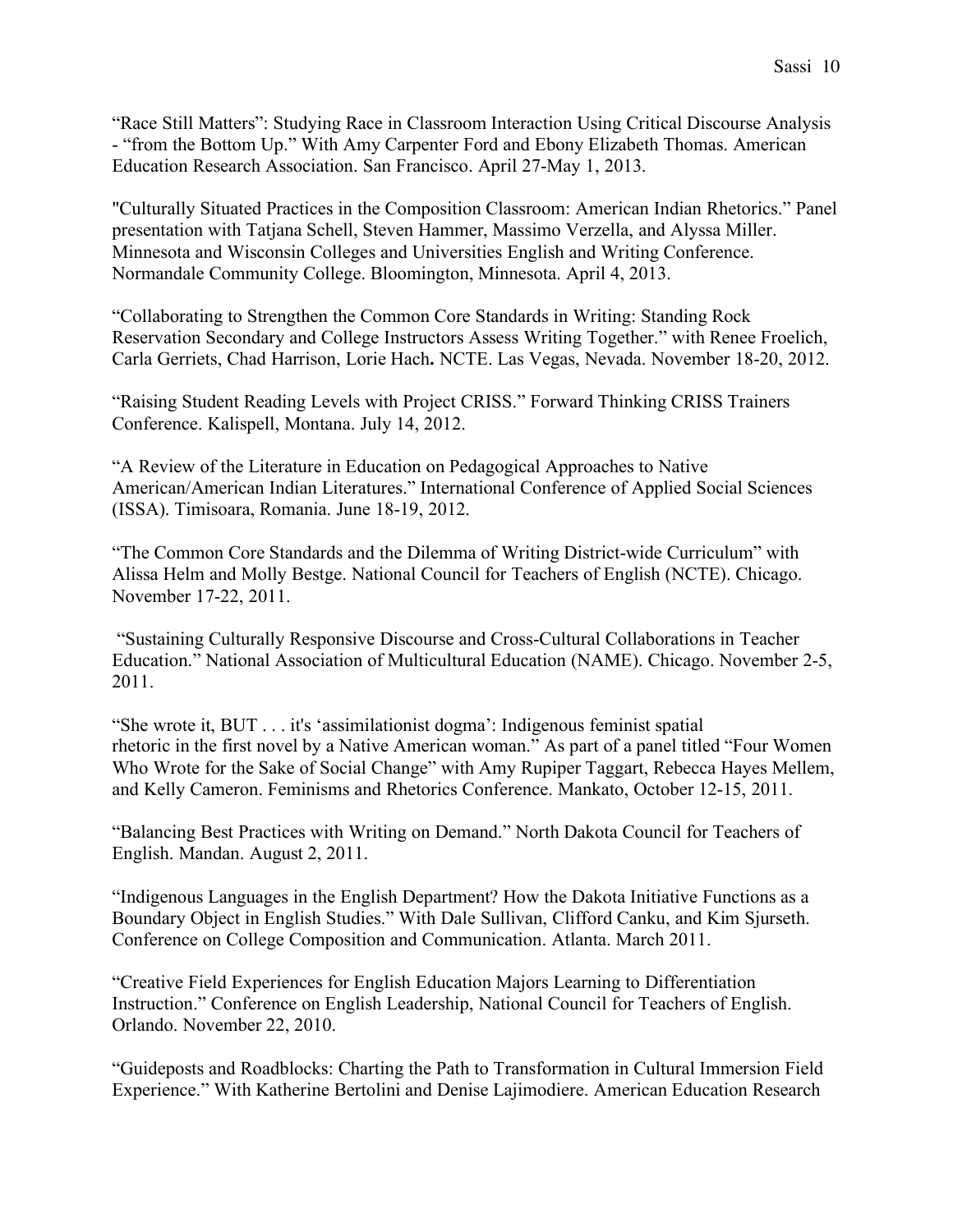Association (AERA) annual conference. Denver, May 1-4, 2010.

"Remix in the Writing Center: Blending Secondary and College Assumptions about Tutoring Writing," SIG presenter. Conference on College Composition and Communication. Louisville, March 17-20, 2010.

"The Role of the Cultural Immersion Field Experience in Training Future Teacher Leaders." Conference on English Leadership. Philadelphia, November 16-21, 2009.

"Re-committing to Transformative Cultural Immersion Field Experiences for Future Teachers." With Kim Overton, Katherine Bertolini, and Denise Lajimodiere. National Association of Multicultural Education Annual Conference. Denver, October 28-November 1, 2009.

"Putting Our A\*\*es on the Limen: Writing Teachers Transform the Spaces of the Profession." Feminist Rhetorics Conference. Michigan State University: Lansing, October 2009.

"Fear of Making Waves in Cross-cultural Collaborative Groups." Conference on College Composition and Communication (CCCC). San Francisco, March 2009.

"Re-reading to Improve Writing." National Council for Teachers of English (NCTE). San Antonio, November 2008.

"Affordances of Native American/American Indian Literatures in Anti-Bias Curriculum." Classroom to Community: Collaborating for Human Rights (NDHRC). NDSU, Fargo, October 2008.

"Prompting Teacher Education Change: Transformation through Listening Deeply to Indigenous Ways of Knowing." American Educational Research Association (AERA). New York, 2008.

"Inscribing Stone Tablets: Literacy Challenges for Students Facing Timed Writing Tests." National Council for Teachers of English (NCTE). New York, 2007.

"Reframing Native American Literatures: Transcending Canon and Convention in the Literature Classroom." National Association of Multicultural Education. 2007.

"Cultural Considerations in Pedagogical Approaches to Native American/American Indian Literatures." American Educational Research Association (AERA) Chicago, 2007.

"Successful Student Writers." NCTE. Nashville, 2006.

"Exploring the Echoes of Allotment through Study of S. Alice Callahan's *Wynema* in a Secondary Classroom." NAME. Phoenix, 2006.

"'I Would Be at the Back': Positioning and Authority in a Secondary Classroom during a Native American Literature Unit." National Women's Studies Association Conference (NWSA). Oakland, 2006.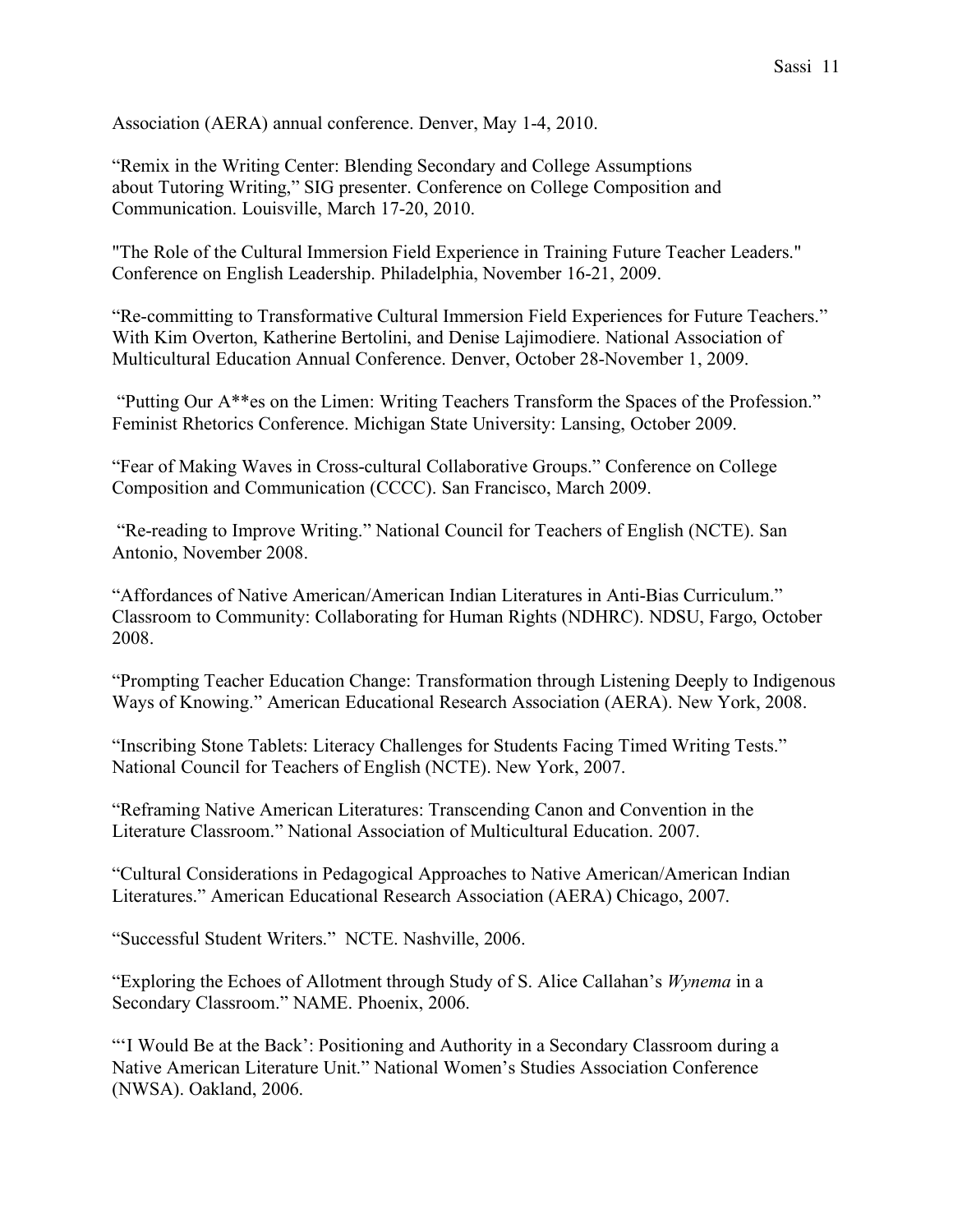"What to Expect When Expected to Write." NCTE. Pittsburgh, 2005.

"Writing on Demand: Helping Students Meet the Challenge." Project CRISS Conference. Chicago, 2005.

"Breaching the Divide: Fostering Development of Student Writers on the High School-College Continuum." NCTE. Indianapolis, 2004.

"Media literacy and Shakespeare in a 12<sup>th</sup> Grade classroom." NCTE. Detroit, 1997.

"Teaching Undergraduate Composition: A Comparison of Two Programs." Conference on College Composition and Communication (CCCC). Milwaukee, 1996.

"Deep Viewing." CUNY Writing Center Conference. New York, 1996.

"WOW: Writers on Writing." CCCC. Nashville, 1994.

### **Keynote Presentations**

"Writing on Demand as Genre: Making the Bridge between Best Practices in Writing Instruction and Test Preparation." Teachers conference. Flint, 2006.

"Development of a Teacher Identity." Kappa Delta Pi, University of Michigan, 2005.

### **Other Presentations**

Panel presentation on Anti-Racist Teaching Practices for ARMAC (Anti-Racist and Multiculturalism Across Campus) lunch. May 2016.

### **Other Conferences Attended**

National Writing Project Spring Meeting. Washington, DC. 2011, 2013, 2014, 2015, 2016. Conference on College Composition and Communication. Las Vegas, NV. March 2013. "Lakota, Dakota, Nakota Second Annual Language Summit." Rapid City, SD, 2009.

### **SELECTED CONSULTING WORKSHOPS AND PRESENTATIONS**

| 2010-2012 | Common Core Standards Curriculum. West Fargo School District. Monthly <sup>1/2</sup> |
|-----------|--------------------------------------------------------------------------------------|
|           | day consulting sessions.                                                             |
| 2011      | "Building our Students' Intellectual Capital for Writing on Demand" Standing         |
|           | Rock School District In-service presentation. August 19.                             |
| 2009      | "Walking the Talk: An Interactive Seminar on the Privilege Walk." Noyce              |
|           | Scholars Program. NDSU. October 2.                                                   |
| 2008      | Co-presenter with Anne Gere on Writing Instruction for Detroit Public Schools,       |
|           | April 1, Jan. 18,                                                                    |
| 2007      | Co-presenter with Kara Shuell on Michigan Merit Exam Units of Study for              |
|           | Eastern Michigan University's Writing Project Conference, June 25.                   |
|           |                                                                                      |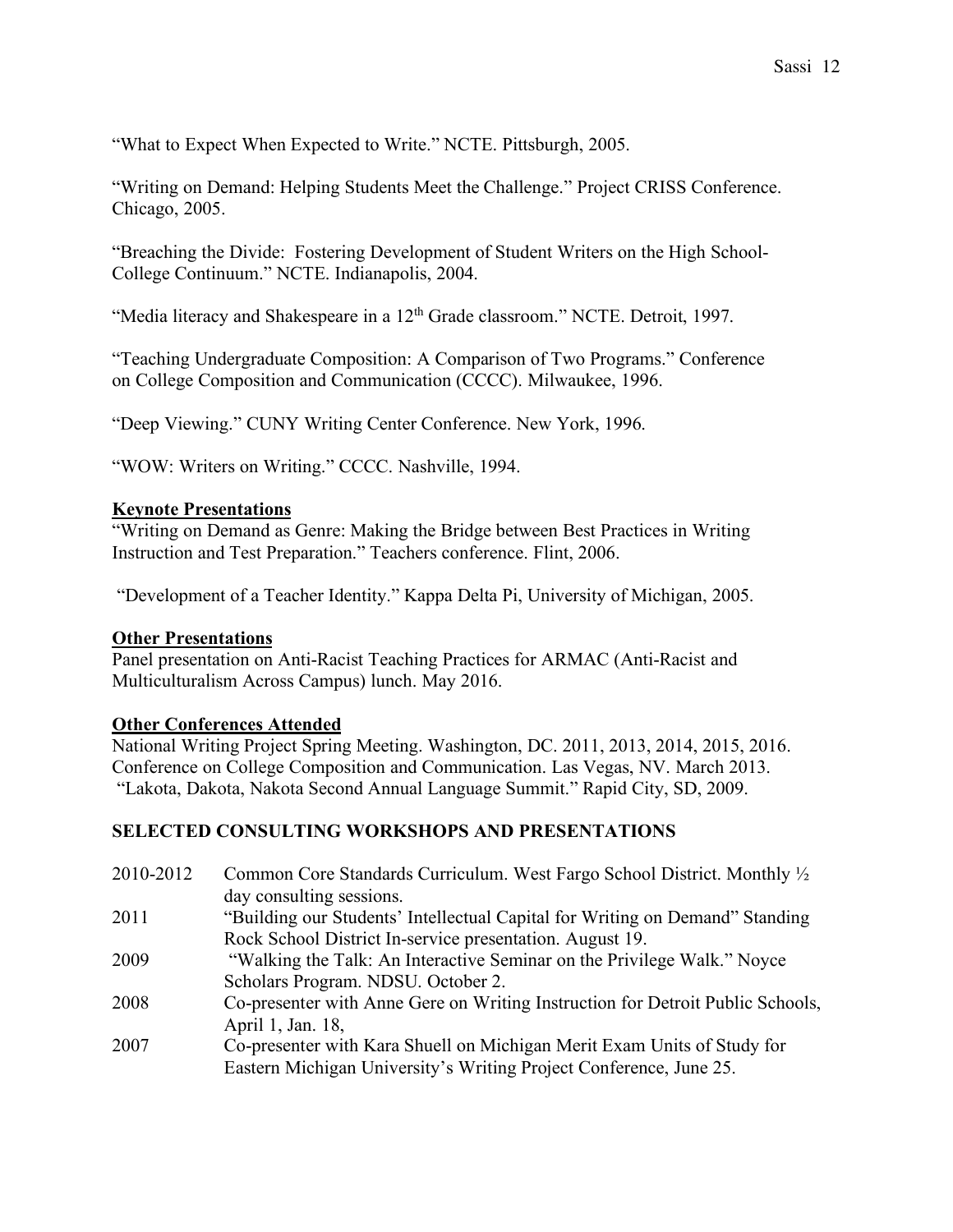| 2007 | Co-presenter with Laura Schiller, Kara Shuell, Andrea Zellner, Julie Martinez and |
|------|-----------------------------------------------------------------------------------|
|      | Gail Setter on ELA/MME Unit of Study. Oakland Schools, Michigan, January 8.       |
| 2006 | Consultant/Presenter on Six Traits Writing for Willow Run High School,            |
|      | Ypsilanti, Michigan. December 16.                                                 |
| 2006 | Consultant/Presenter on Writing on Demand: Best Practices and Strategies for      |
|      | Success, CITE conference, Normal, Illinois, March 20.                             |
| 2005 | Co-presenter with Anne Gere National Council of Teachers of English (NCTE)        |
|      | Regional Workshops. North Harris College. Houston, Texas, October 7-8.            |
| 2005 | Co-presenter with Leila Christenbury on Writing on Demand for North               |
|      | Hollywood High School Language Arts Retreat. Oxnard, California.                  |

## **AWARDS**

| Peltier Innovation in Teaching Award                                        | 2018       |
|-----------------------------------------------------------------------------|------------|
| Dean's Challenge Grant                                                      | 2017       |
| NDCTE Service to the Profession Award                                       | 2016       |
| <b>Tapestry of Diverse Talents</b>                                          | 2015       |
| College Service Award                                                       | 2014       |
| <b>Vogel Teaching Award</b>                                                 | 2013       |
| Honorable Mention for best article of the year from NCTE's English          | 2012       |
| Leadership Quarterly for "Are We Aligned Yet? Opportunities and             |            |
| Misgivings in Working with the Common Core Writing Standards."              |            |
| <b>NDSU Faculty Award Multicultural Center</b>                              | 2011       |
| NDSU President's Impact Award, as part of the Dakota Initiative Spring      | 2010       |
| Faculty Member of the Year, Multicultural Student Services, NDSU            | 2009       |
| David and Linda Moscow Prize for Excellence in Teaching College Composition |            |
|                                                                             | 2008       |
| <b>CARAT Learning Sciences GSI Fellowship Grant</b>                         | 2007       |
| Rackham Research Grant                                                      | 2007       |
| Rackham Dissertation Fellowship                                             | 2007       |
| Spencer Mini-Grant                                                          | 2006       |
| <b>SELECTED PROFESSIONAL DEVELOPMENT</b>                                    |            |
| <b>Education Ethics Workshop</b>                                            | 2016       |
| YAL Workshop (full day)                                                     | 2013       |
| Pedagogical Luncheon on Stereotype Threat                                   | 2013       |
| ELL workshop (1 day)                                                        | 2012       |
| Co-teaching workshop                                                        | 2011       |
| Differentiation Instruction Workshop (1 day)                                | 2010       |
| Completed Anti-Racism Training. MSUM (1 week)                               | 2010       |
| Completed Anti-Racism Training. NDSU (1/2 day)                              | 2009, 2010 |
| Completed SafeZone training. NDSU                                           | 2009       |
| Publishing Workshop. NAME. Denver (1 day)                                   | 2009       |

NCATE Reviewer Training. Philadelphia (1 day) 2009